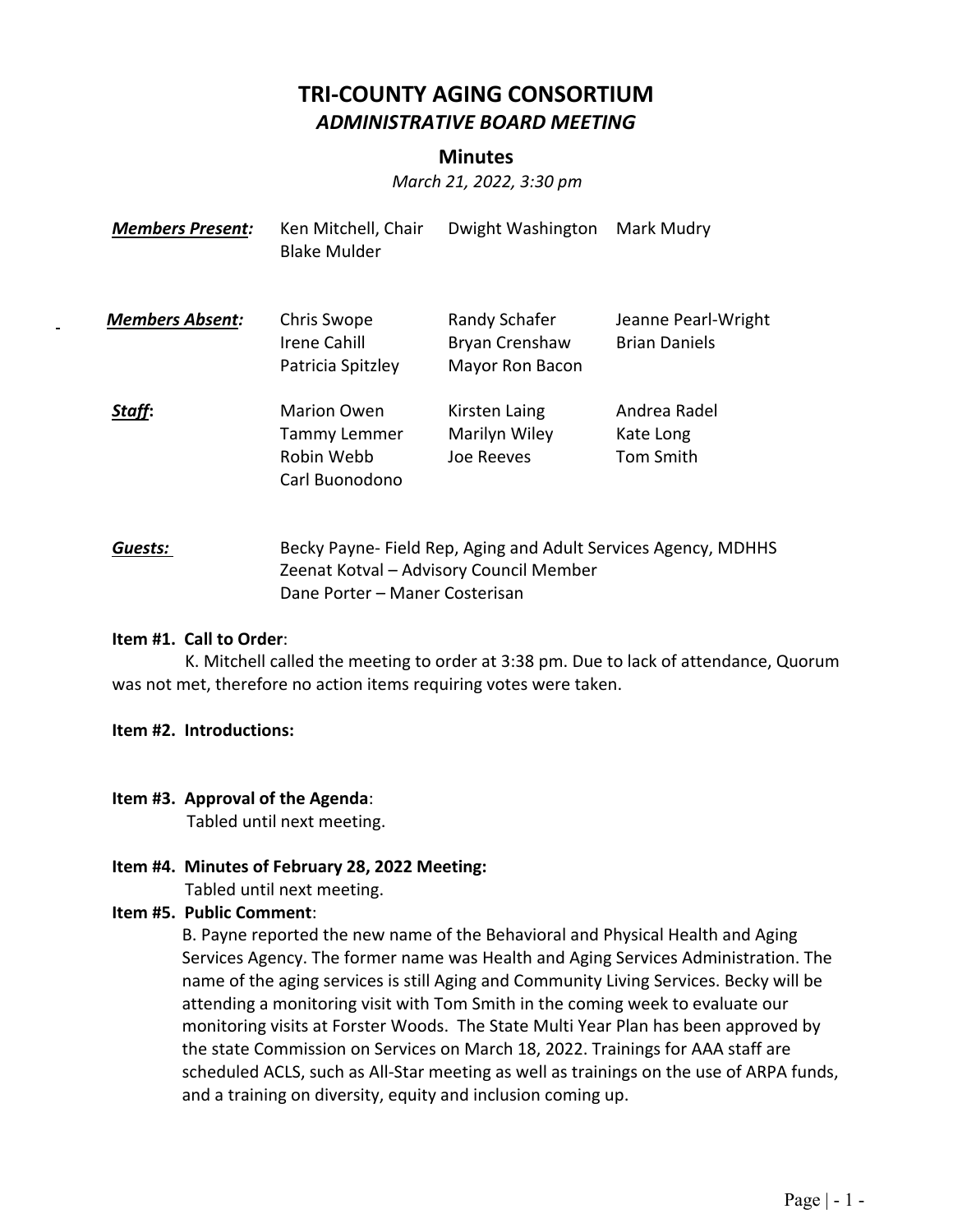### **Item #6. Committee Appointments‐ Grievance Committee:**

Tabled until next meeting.

## **Item #7. Conflict of Interest Forms:**

J. Reeves gave an update on Conflict‐of‐Interest forms needed. Collected signatures for the Provider Screening Information tool. Signatures were gathered from attendees. New Board members will have to fill out entire form.

## **Item #8. Directors Report:**

## I. **COVID‐19 Update**

- TCOA has made changes to Preparedness and Response Plan including making mask optional except when dealing with clients in‐person in their home or in the office.
- The agency will resume opening to the public on March 25, 2022. Masks are optional but visitors will be encouraged to wear a mask for their protection.
- TCOA employees and visitors will no longer be required to fill out the attestation form.

## **II. State Budget Update:**

- The FY 2022 Federal budget was passed and signed by the president last week. It didn't contain significant increases to the Older Americans Act programs, but there are still increases. Programs include Nutrition, Community‐Based Supportive Services, Family Caregiver Supports and the Long‐Term Care Ombudsman program. there were increases in some other federal programs impacting older adults including the Section 202 Housing for the Elderly Program and the Low‐Income Home Energy Assistance Program (LIHEAP)
- The FY 2023 State budget Executive Recommendations have been released and budget hearings have started. There is an emphasis on expanding MI Choice (Project Choice at TCOA) and increase in direct care worker wages as well as increases in nutrition, community and in‐home services. The AAA Association is advocating for a 10% increase in MI Choice, increase in direct care worker wages and funds for training. The Silver Key Coalition is advocating for increase funding for non‐Medicaid home and community‐based services funded through ACLS (Aging and Community Living Services) consisting of \$6.3 million for in‐home services and \$1 million for home delivered meals. The Silver Key Coalition includes various senior organizations from around the state.
- ACLS is holding an informational meeting soon to provide specific guidelines on the ARPA (American Rescue Plan Act) funds recently released.

## **III. Other**:

 TCOA recently received the final FY 2021 MI Choice Quality Withhold Payments and ranked 4 out of 20 agencies statewide. Several components relating to quality and outcomes, including over 30 factors are used to determine this rating.